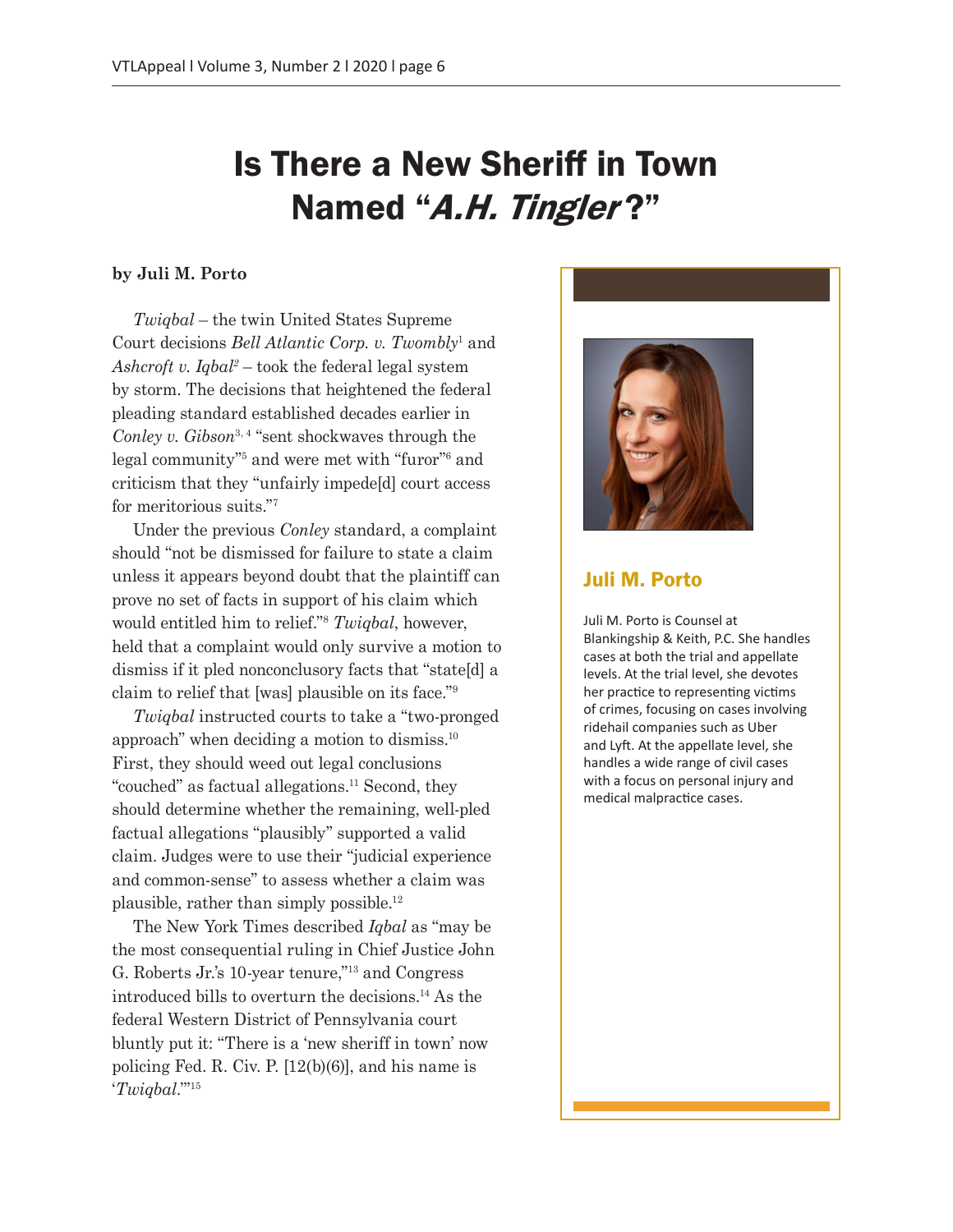But what I brand *A.H. Tingler* – the twin Virginia Supreme Court decisions *A.H. v. Church of God in Christ, Inc.16* and *Tingler v. Graystone Homes, Inc.17* – did not cause nearly the stir in Virginia. Why should they have, why did they not, and why does it matter?

## **Why They Should Have**

As the *Twombly* dissent pointed out, Virginia's dismissal standard at that time was the same as the *Conley* standard, even though the Supreme Court of Virginia had never cited that case.<sup>18</sup> Twenty-five other states and the District Columbia also followed *Conley*, 19 and many wondered whether these states would leave that standard behind to jump on the *Twiqbal* bandwagon.<sup>20</sup>

Just as *Twiqbal* had upended federal pleading standards, if adopted, it would have done the same to Virginia standards. While legal conclusions, unlike factual allegations, were never deemed true at the demurrer stage, Virginia had never suggested that trial courts should cull through a complaint's factual allegations to uncover those masquerading as legal conclusions. More fundamentally, *Twiqbal's* charge to trial courts to assess the strength of a claim on a motion to dismiss was contrary to Virginia's principle that a demurrer "does not allow the court to evaluate and decide the merits of a claim."21

But Virginia ignored *Twiqbal* and continued with business as usual. The Supreme Court made no changes to its liberal, decades-long formulation. In a case decided only a month after *Iqbal*, the Court repeated a complaint that it was "increasingly confronted with appeals of cases in which a trial court incorrectly has short-circuited litigation pretrial."22 Some

catastrophized an end to the demurrer, fearing that it was becoming "a dinosaur, outdated and disfavored, and no longer viable as a means of challenging the legal sufficiency of a claim."<sup>23</sup>

And like *Conley*, *Twiqbal* did not earn a single mention in any Supreme Court opinion…until over a decade later in *A.H. v. Church of God in Christ, Inc.*

To be fair, *Twiqbal's* appearance in Virginia caselaw did not come completely out of thin air, though close to it. The Court began laying the groundwork in *AGCS Mar. Ins. Co. v. Arlington Cnty.*<sup>24</sup> While describing the standard of review for a demurrer, the Court dropped this sentence: "[W]e do not accept the veracity of conclusions of law camouflaged as factual allegations or inferences."25 It is a seemingly benign sentence in a case where the Court reversed the trial judge's decision to sustain a demurrer,<sup>26</sup> but this was the first time that the Court alluded to the first prong of the *Twiqbal* analysis.

Less than a year later, the Court quoted *AGCS's* sentence in *Coward v. Wellmont Health Sys.27* This time, however, rather than simply alluding to *Twiqbal's* first prong, the Court explicitly stated that judges must "distinguish allegations of historical fact from conclusions of law."28 It also ever so slightly changed the language that defined the framework for deciding a demurrer. Instead of accepting as true pleaded facts the phrase that the Court had, for well over a century, apparently believed sufficed<sup>29</sup>—it stated that only "expressly" pleaded facts were assumed true.<sup>30</sup>

Months later, *Coward's* formulation turned up in *Parker v. Carilion Clinic*, 31 then *Sweely Holdings, LLC v. SunTrust Bank*, 32 and then *Anderson v. Dillman*. 33 So, by the time *A.H.* came down, the first prong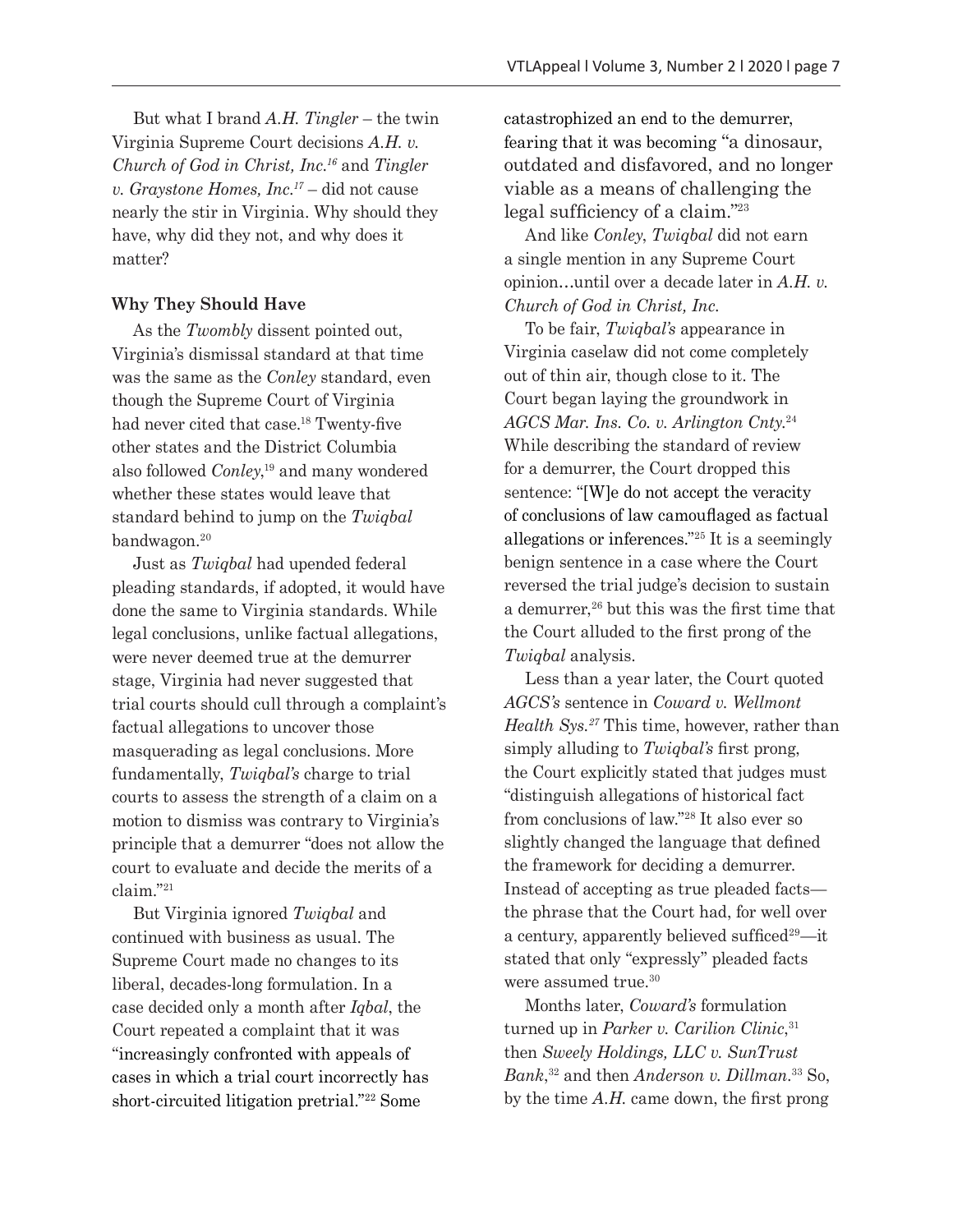of *Twiqbal* had already been woven into Virginia's caselaw.

But what did come completely out of thin air was a quotation from *Twiqbal's*  second prong: that deciding a demurrer was a "context-specific task that requires the reviewing court to draw on its judicial experience and common sense."34 Oddly, while *Twiqbal* told judges to use this standard to assess the plausibility of a complaint,35 *A.H.* told judges to use it to distinguish between reasonable and unreasonable inferences and never used the term "plausibility."36

The Court also repeated the familiar requirement that factual allegations be made with "sufficient definiteness," but felt the need to include a long footnote to prove that this requirement was "anchored" in noticepleading principles.37 The Court cites the fourth edition of Martin P. Burks' Common Law Pleading and Practice—published in 1952 and a leading Virginia treatise at that time—to begin its string-cite of authorities.38 Notably, however, that same passage also reminds judges to "indulge" with "liberality" the allegations in a complaint.39

#### **Why They Did Not**

Admittedly, *A.H.'s* citation to *Twiqbal* did not go unnoticed. Plaintiffs' and eminent domain attorneys, who were primarily affected by this development, certainly saw the writing on the wall. Others probably noticed but were not particularly concerned since *A.H.* only briefly cited *Twiqbal* and did not outright embrace its heightened pleading standard.

But here is where the second part of the *A.H. Tingler* portmanteau comes in. After openly citing *Twiqbal*, the Court quickly and stealthily baked that authority into Virginia caselaw with the often-used convention for

brevity: "citations omitted." Compare the text reciting the standard of review for a demurrer in *Tingler* with that of *A.H. Tingler* repeats *A.H.* verbatim, down to its footnote.40 Now compare the authorities cited. *Tingler* reduces ten different authorities cited by *A.H.*—including *Twiqbal*—to one: "*A.H. ex rel. C.H. v. Church of God in Christ, Inc.*, 297 Va. 604, 613, 831 S.E.2d 460, 465 (2019) (citation omitted)."<sup>41</sup> *A.H.* may have opened the door for *Twiqbal* to enter Virginia caselaw, but *Tingler* gave it a quiet home.

#### **Why It Matters**

Is this such a big deal? The changes that the Court has slowly made to the language describing the standard of review for a demurrer are fairly innocuous and do little, if anything in some cases, to change the substance of it. Yes, the Court invoked the first prong of *Twiqbal*, but this is not antithetical to Virginia's standard. And yes, the Court quoted a passage from the second prong of *Twiqbal*, but it far from endorsed a plausibility standard. And only months ago, the Court confirmed that "it is not the function of the trial court to decide the merits of the allegations set forth in a complaint," when deciding a demurrer. $42$ 

At the same time, it seems odd that with a plethora of Virginia caselaw on the topic, the Justices decided to overlook this cornucopia and instead invite two controversial federal cases into the fold. It also seems odd that the Court repeatedly decides to unnecessarily change fundamental and decades-old passages. When the Court makes these slight changes, it rightly introduces the authority for its broader proposition with the introductory signal "*see*." This signal indicates that a cited authority "clearly supports" the proposition it cites, but it also indicates that "an inferential step" is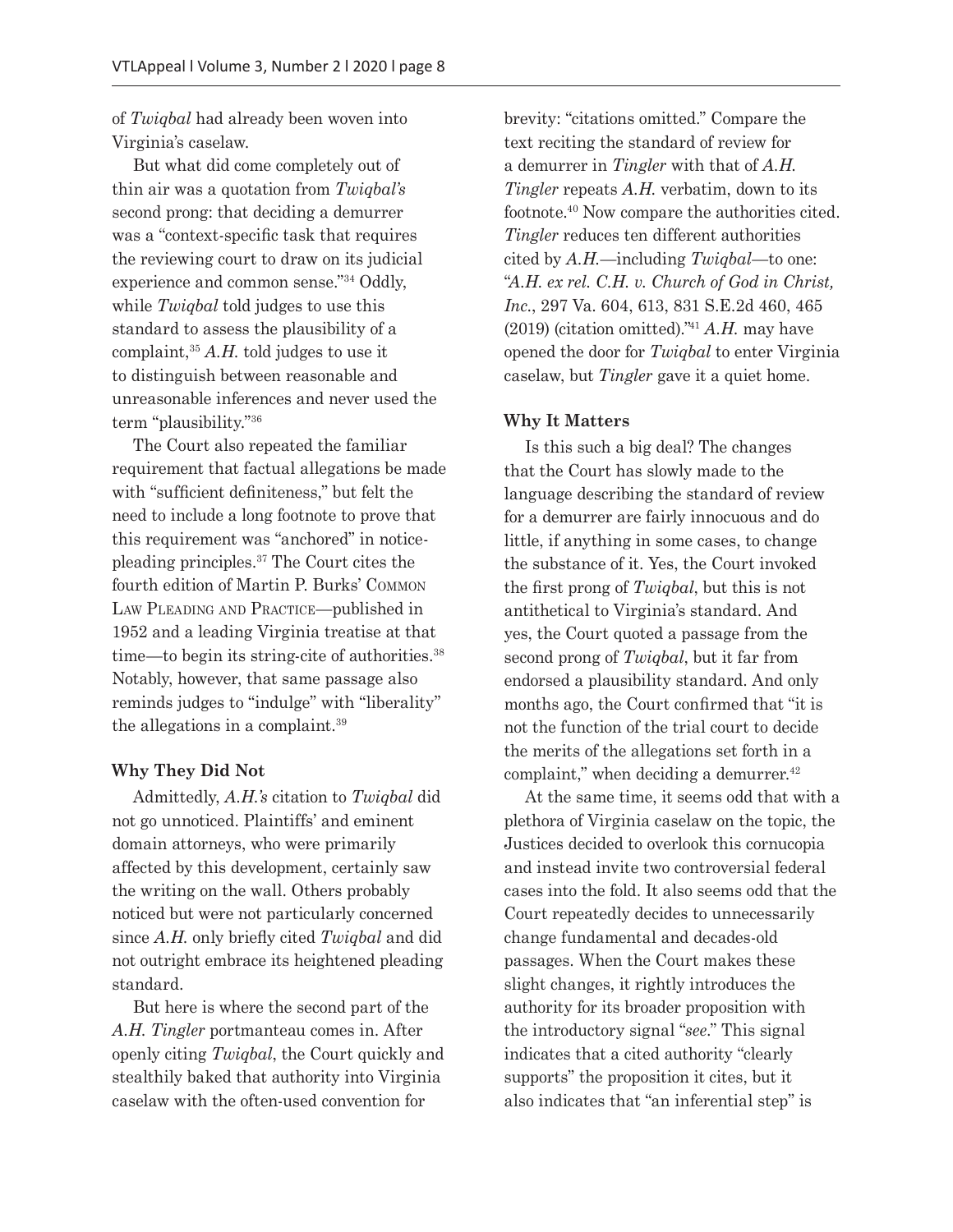necessary to get there.43 One "inferential step" is one thing. But continually stacking them can lead to an outcome that the game of "Telephone" often does: A statement very different from the original.

And that's why it matters. With *A.H. Tingler*, the Court may have signaled its willingness to continue to make incremental changes in Virginia's pleading standard that will slowly but steadily bring us closer to the federal standard. Plaintiffs' attorneys must therefore be aware of *A.H. Tingler* when drafting complaints. Factual allegations that not so long ago would have breezed past a demurrer may not be so deft today. Where possible, beef up complaints with as many facts as possible. If you don't, you may find yourself on the bad side of a Supreme Court opinion for failing to "nudge[]" your claim "across the line" of plausibility.44

### **Endnotes**

- 1. *Bell Atlantic Corp. v. Twombly*, 550 U.S. 544 (2007).
- 2. *Ashcroft v. Iqbal*, 556 U.S. 662 (2009).
- 3. *Conley v. Gibson*, 355 U.S. 41 (1957).
- 4. *See, e.g.*, Alexander A. Reinert, *Measuring the Impact of Plausibility Pleading*, 101 Va. L. Rev. 2117, 2125- 29 (December 2015) (comparing the pleading requirements of *Conley* and *Twiqbal*).
- 5. Benjamin A. Spencer, *Pleading in State courts after* Twombly *and* Iqbal*,*  2010 Pound Civil Justice Institute for State Appellate Court Judges (July 1, 2010).
- 6. David Freeman Engstrom, *The*  Twiqbal *Puzzle and Empirical Study of Civil Procedure*, 65 Stan. L. Rev. 1203, 1203 (June 2013).
- 7. Robert G. Bone, *Plausibility Pleading Revisited and Revised: A Comment on Ashcroft v. Iqbal*, 85 Notre Dame L. Rev. 849, 850 (2010).
- 8. *Conley*, 355 U.S. at 45-46.
- 9. *Iqbal*, 556 U.S. at 678-680 (citing *Twombly*, 550 U.S. at 555-57).
- 10. *Id.* at 679.
- 11. *Id.* at 678-79 (citing 550 U.S. at 556).
- 12. *Id.* at 679.
- 13. Adam Liptak, *Supreme Court Ruling Altered Civil Suits, to Detriment of Individuals*, N.Y. Times, May 18, 2015, at A15.
- 14. "Notice Pleading Restoration Act," S. 1504, 111th Congress (2009) and "Open Access to Courts Act," H.R. 4115, 111th Congress (2009).
- 15. *RHJ Med. Ctr., Inc. v. City of DuBois*, 754 F. Supp. 2d 723, 730 (W.D. Pa. 2010). The court was considering a Fed. R. Civ. P. 12(c) motion, however that motion is analyzed under the same standards as a 12(b)(6) motion. *Id.*
- 16. *A.H. v. Church of God in Christ, Inc.*, 297 Va. 604 (2019).
- 17. *Tingler v. Graystone Homes, Inc.*, 298 Va. 63 (2019).
- 18. *Twombly*, 550 U.S. at 578 n.5 (Stevens and Ginsburg, J.J., dissenting) ("The Virginia standard is identical [to the *Conley* formulation], though the Supreme Court of Virginia may not have used the same words to describe it.") (quoting *NRC Management Servs. Corp. v. First Va. Bank-Southwest,* 63 Va. Cir. 68, 70 (2003)) (brackets in original); *accord.* Thomas Keister